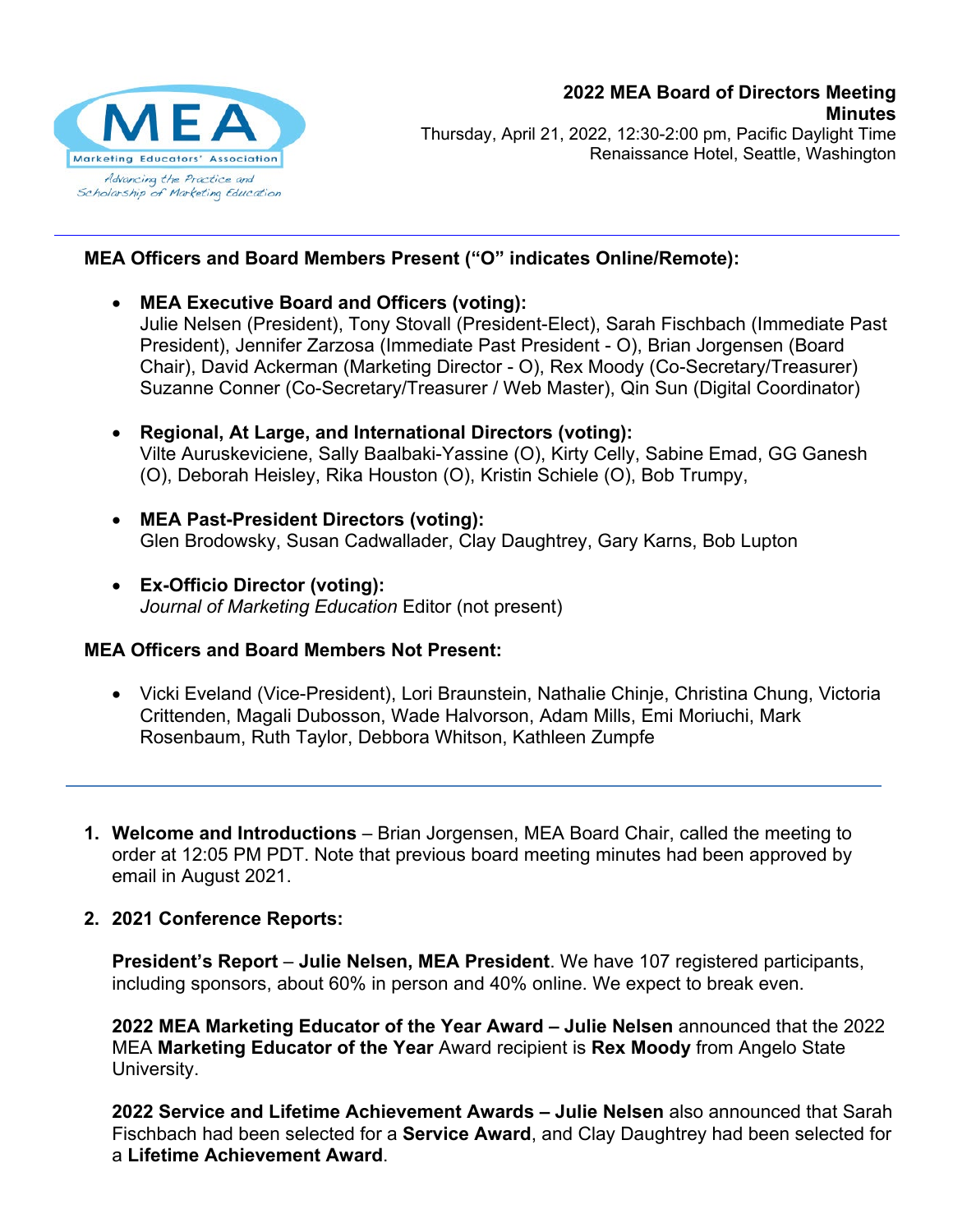**Best Conference Paper Award – Julie Nelsen,** also announced that the Best Conference Paper Award recipients are: **Brian Vander Schee**, **Tony Stovall**, and **Demetra Andrews** (all of Indiana University, Indianapolis) for "Enhancing Online Peer Grading Satisfaction with Perceived Justice and Marketing Expertise."

**Competitive Paper, Special Session, and Position Paper Submissions – Tony Stovall, MEA Vice-President**, announced that 30 competitive papers, 14 special sessions, and 10 position papers were submitted and accepted.

**Sponsors – Jennifer Zarzosa, Immediate Past Co-President**, announced that the following had agreed to be sponsors for the conference:

- Silver Level: **Direct Effect**, **Interpretive Simulations**, and **Marketplace Live Simulations**
- Bronze Level: **Hubro Education**, **Hubspot Education Partner Program**, **Stukent**
- **3. Treasurer's Report Rex Moody, MEA Co-Secretary/Treasurer**, assured that MEA is solvent. He noted that the conference registration fee this year was higher than ever. As a small conference, we don't have the economies of scale of larger conferences. Still, we are in good shape for this year's conference. We charged the same price this year for in-person and remote attendance to encourage people to come in person. Rex also noted that we are now registered as a charity on amazon.com's Amazon Smile program. MEA members are encouraged to choose MEA as their charity with that program. Rex finally noted that 15 people have joined MEA this year, paying \$50 each, without registering for the conference.

## **Suzanne Conner, Co-Secretary/Treasurer**, agreed to continue updating the MEA web page.

- **4. JME Report - Brian Jorgensen**, Board Chair, presented the report prepared by **Vicky Crittenden**:
	- *Submissions and Acceptance Rate*
		- *# of submissions = 130 in 2021*
		- *There was an increase in papers accepted with 18 in 2020 and 31 in 2021 (likely due to the pandemic pedagogy special issue)*
		- *This resulted in an increase in the acceptance rate from 14% in 2020 to 23% in 2021*
	- *Peer Review*
		- *Average time to first decision is very good at 20 days on average in 2020, 19 days in 2021, and 11 days in 2022 YTD*
		- *Average time to final decision is also very good but increased from 39 in 2020 to 80 in 2021 and 89 in 2022 YTD. Below 90 days is best, so these numbers are positive.*
	- *Articles Published and OnlineFirst Queue*
		- *There were 16 articles published in 2020 and 29 articles published in 2021 (this counts articles by first (online) publication date rather than issue publication date)*
		- *As of March 1, there were 19 articles in the OnlineFirst queue*
	- *Downloads and Citations*
		- *Journal downloads increased from 2020 to 2021, and are similar in 2022 YTD compared to 2021 with just 0.9% less in Jan-Feb 2022 compared to Jan-Feb 2021*
		- *The most downloaded article was "Exclusively Synchronous Online (VIRI) Learning: The Impact on Student Performance and Engagement Outcomes" by Anthony Francescucci and Laila Rohani*
		- *For citations related to the 2020 Impact Factor, the most highly cited paper is "The Evolution and Future of Retailing and Retailing Education" by Dhruv Grewal, Scott Motyka, and Michael Levy*
	- *Special Issues*
		- *The pandemic pedagogy issue will go to press for Vol. 44, #2 and the macromarketing issue for Vol. 44, #3*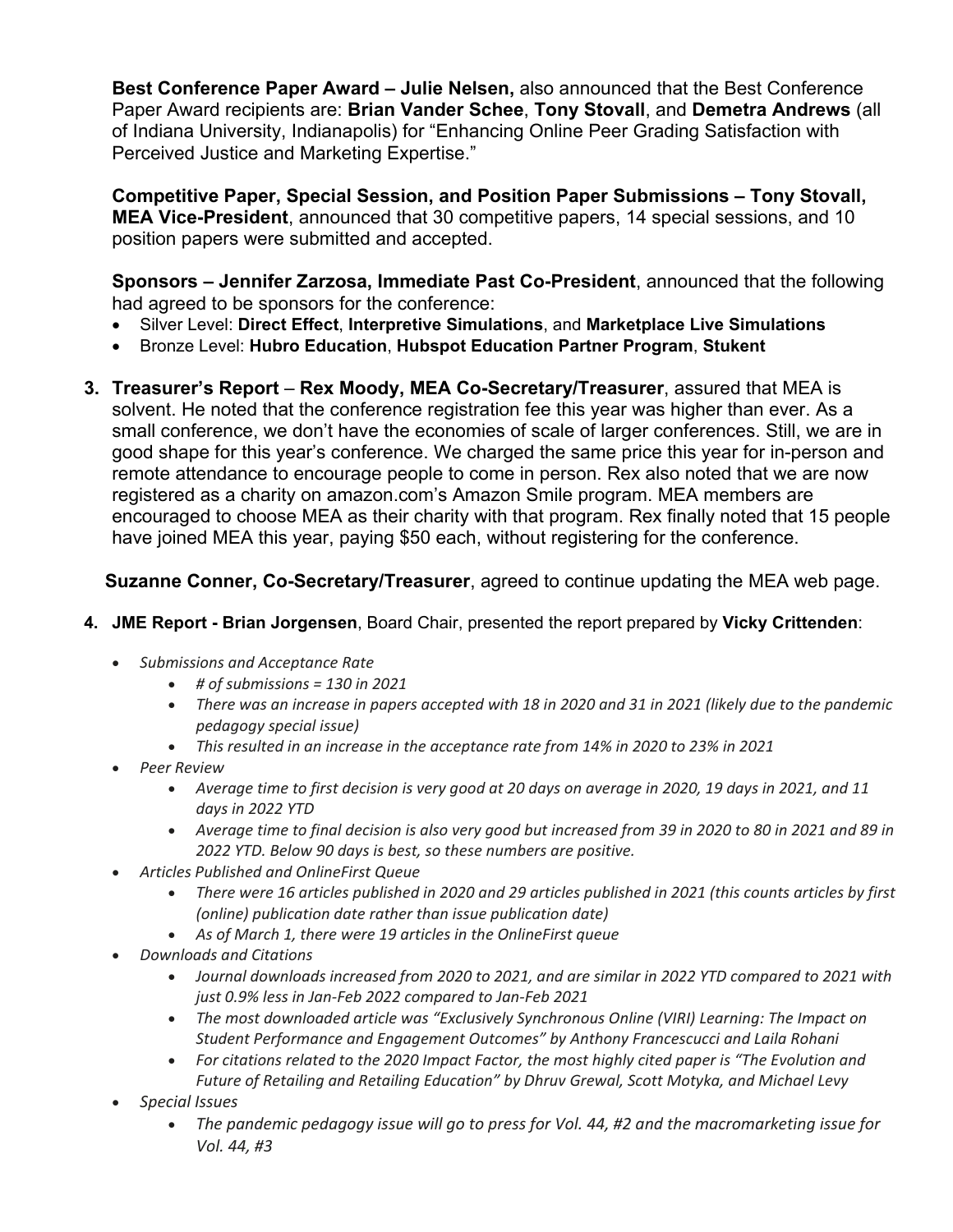- *Two new call-for-papers in 2022: (1) Marketing & Entrepreneurship (eds. Shari Worthington & Fabian Eggers) and (2) Social Media (eds. Janna Parker & Kevin James)*
- *Two special issues in the hopper for 2020: UN Sustainable Development Goals and Sales*

JME Award winners for 2021 were as follows: OUTSTANDING JME ARTICLE OF THE YEAR

> "Self-Directed Learning Online: An Opportunity to Binge" August 2021 Professor Kathryn A. LaTour, Cornell University, [kal276@cornell.edu](mailto:kal276@cornell.edu) Professor Hayden N. Noel, University of Illinois at Urbana-Champaign, [hnoel@illinois.edu](mailto:hnoel@illinois.edu)

### RUNNER-UP OUTSTANDING JME ARTICLE OF THE YEAR

"Journal of Marketing Education: A Retrospective Overview between 1979 and 2019" August 2021

Professor Naveen Donthu, Georgia State University, [ndonthu@gsu.edu](mailto:ndonthu@gsu.edu) Professor Satish Kumar, Malaviya National Institute of Technology, [skumar.dms@mnit.ac.in](mailto:skumar.dms@mnit.ac.in)

Professor Adam Mills, Loyola University New Orleans, [ajmills@loyno.edu](mailto:ajmills@loyno.edu) Professor Debidutta Pattnaik, Malaviya National Institute of Technology, [2018BRBM9086@mnit.ac.in](mailto:2018BRBM9086@mnit.ac.in)

#### HONORABLE MENTION OUTSTANDING JME ARTICLE OF THE YEAR

"Achieving Scaled and Sustained Use of Client-Based Projects in Business School Marketing Education: A Proposed Suprastructure" April 2021

Professor Doreen E. Shanahan, Pepperdine University, [doreen.shanahan@pepperdine.edu](mailto:doreen.shanahan@pepperdine.edu)

Professor Lynda H. Palmer, Pepperdine University, [lynda.palmer@pepperdine.edu](mailto:lynda.palmer@pepperdine.edu) Professor Jim Salas, Pepperdine University, [jim.salas@pepperdine.edu](mailto:jim.salas@pepperdine.edu)

"Industry Certifications in Digital Marketing and Media Education: An Examination of Perceptions and Use among Educators" August 2021 Professor Scott Cowley, Western Michigan University, [scott.cowley@wmich.edu](mailto:scott.cowley@wmich.edu) Professor William Humphrey, Jr., Florida International University, [whumphrey@fiu.edu](mailto:whumphrey@fiu.edu) Professor Caroline Muñoz, University of North Georgia, [cklmunoz@ung.edu](mailto:cklmunoz@ung.edu)

"Pandemic Pedagogy for the New Normal: Fostering Perceived Control during COVID-19" August 2021

Professor. Cindy Rippé, University of North Georgia, [Cindy.Rippe@ung.edu](mailto:Cindy.Rippe@ung.edu) Professor Suri Weisfeld-Spolter, Nova Southeastern University, [sw887@nova.edu](mailto:sw887@nova.edu) Professor Yuliya Yurova, Nova Southeastern University, [yy21@nova.edu](mailto:yy21@nova.edu) Professor April Kemp, Southeastern Louisiana University, [april.kemp@southeastern.edu](mailto:april.kemp@southeastern.edu)

"Updating the Marketing Research Course to Prepare the Marketing Generalist" December 2021

Professor Brooke Reavey, Dominican University, [breavey@dom.edu](mailto:breavey@dom.edu) Professor Debra Zahay, St. Edward's University, [dblatz@stedwards.edu](mailto:dblatz@stedwards.edu)  Professor Al Rosenbloom, Dominican University, [arosenbloom@dom.edu](mailto:arosenbloom@dom.edu)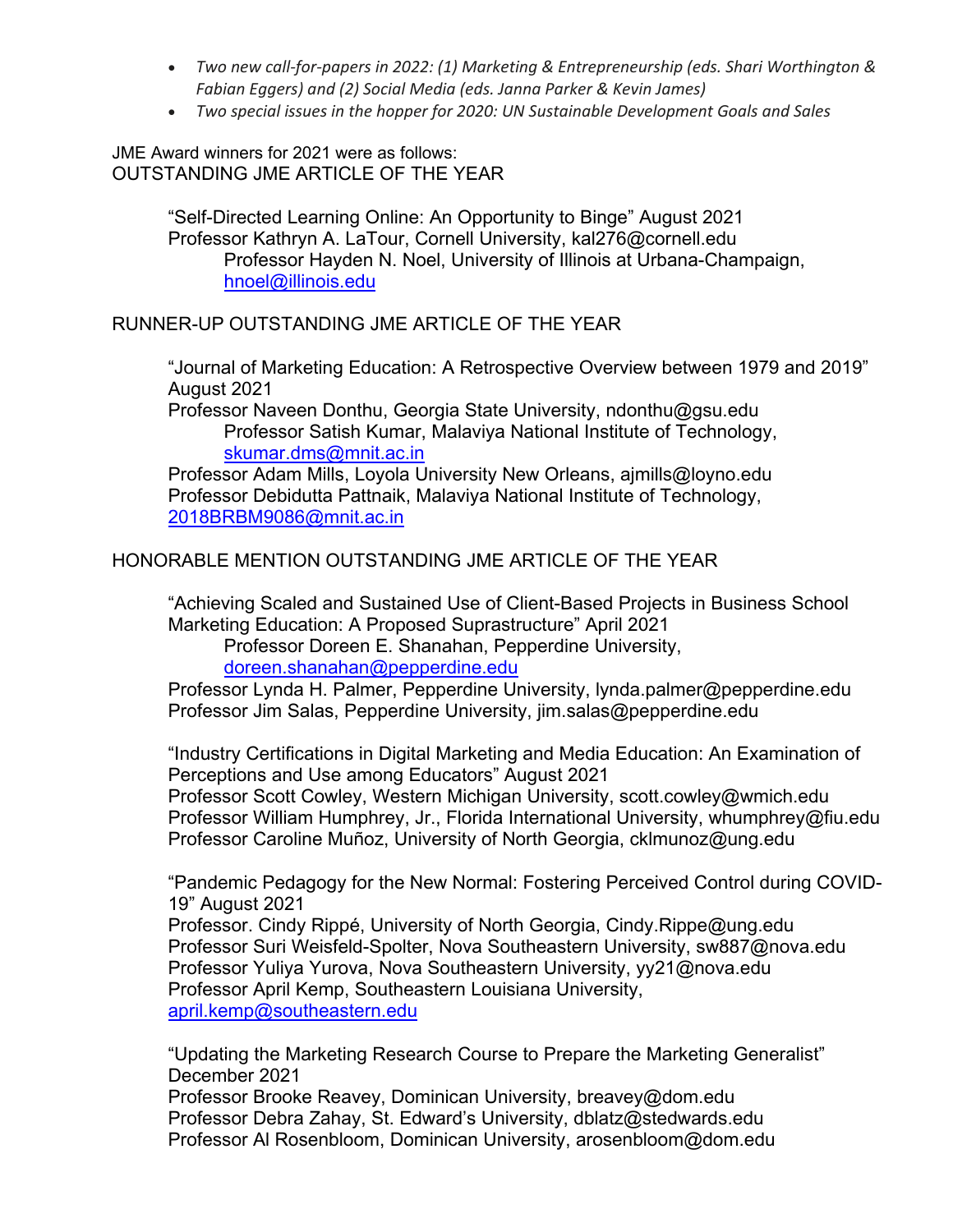## OUTSTANDING JME REVIEWER OF THE YEAR

Professor Karen Robson, University of Windsor, [krobson@uwindsor.ca](mailto:krobson@uwindsor.ca)

**5. Board Report - Brian Jorgensen**, Board Chair, announced the renewal of board members **Rika Houston** (Western), **Sally Baalbaki** (Rocky Mountain), **Sabine Emad** (International), **Magali Dubosson** (At large), **Adam Mills** (Southern) **Emi Moriuchi** (Eastern), and **Kristen Schiele** (At large). **Christina Chung** (Eastern) and **Debbora Whitson** (Western) decided **not**  to renew. It should be noted that **Lori Braunstein** and **Pola Gupta** resigned/retired from the board during the year. Board members who have been contacted regarding renewal but have not yet responded with regard to renewal are **Mark Rosenbaum** (At large), **Ruth Taylor** (Southern), and **Wade Halvorson** (international). **Susan Cadwallader** noted in the meeting that **Mark Rosenbaum** had recently moved to Hawaii to take a dean position at Hawaii Pacific.

It was proposed and seconded that **Cal Simpson** (IU East) be approved as a Central Region board member. The proposal was unanimously accepted. It was proposed and seconded that **Kristen Schiele** move from a position of At Large board member to Western Region board member. The proposal was unanimously accepted.

As Brian is finishing his term as board chair, the matter of his successor was discussed. Two individuals had expressed willingness to serve the upcoming three-year term in this position: **Glen Brodowsky** and **Susan Cadwallader**. After a short discussion, it was determined that Susan would be the candidate going forward, possibly with Glen to take over in a subsequent term. It was moved and seconded for Susan to become the new **MEA Board Chair**, which was unanimously approved by the board.

Brian noted that there are a number of open positions on the board, as well as for the **Digital Coordinator** officer position. Board member were encouraged to recruit for those positions. A current officer and board membership roster is included at the end of these minutes.

- **6. Marketing Report - David Ackerman, Marketing Director,** attended the meeting remotely and due to technical difficulties was not able to give his report. Brian Jorgensen, Board Chair, noted that it would be appended to the minutes when received.
- **7. Digital Coordinator Report – Qin Sun, Digital Coordinator,** noted that she has been most actively promoting MEA through Linked In and with various Asian communities using WeChat. It was noted that MEA also has a Facebook page.
- **8. Officer Track Julie Nelsen, President**, announced that **Qin Sun** had volunteered to join the officer track. It was thus moved and seconded that Qin be approved as **MEA Vice-President** for the upcoming year. Qin was unanimously approved for the position.

**Rex Moody** and **Suzanne Conner** agreed to renew their terms as Co-Treasurer/Secretaries. They will continue to serve 2023-25.

- **9. Upcoming Conferences Tony Stovall, President-Elect,** reminded the board that next year's (2023) conference will be held at the Embassy Suites hotel in Burlingame, California, 5- 10 minutes from the San Francisco airport.
- **10.Proposals/Discussion.** The board discussed whether we should be 100% in person next year. Advantages to being all in person include: greater collegiality (which we're known for),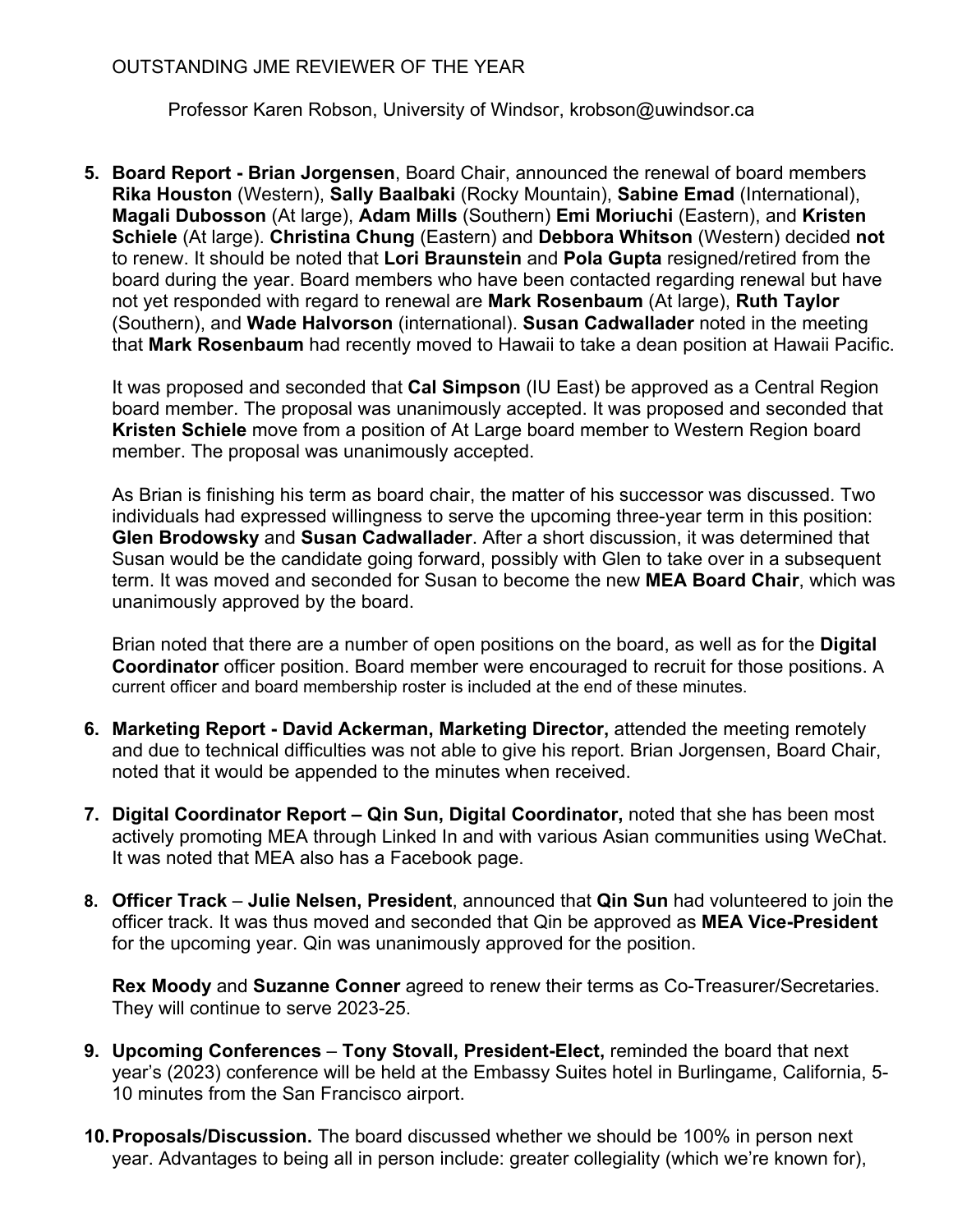better sessions, and (possibly far) fewer technical difficulties. Also, if it's only in person, deans and departments may be more likely to provide in-person funding. Advantages of continuing with the hybrid meeting approach include being able to include participants who are unable to attend in person.

# **11.Other New Business:** None.

Meeting ended at 2:00 PM PDT